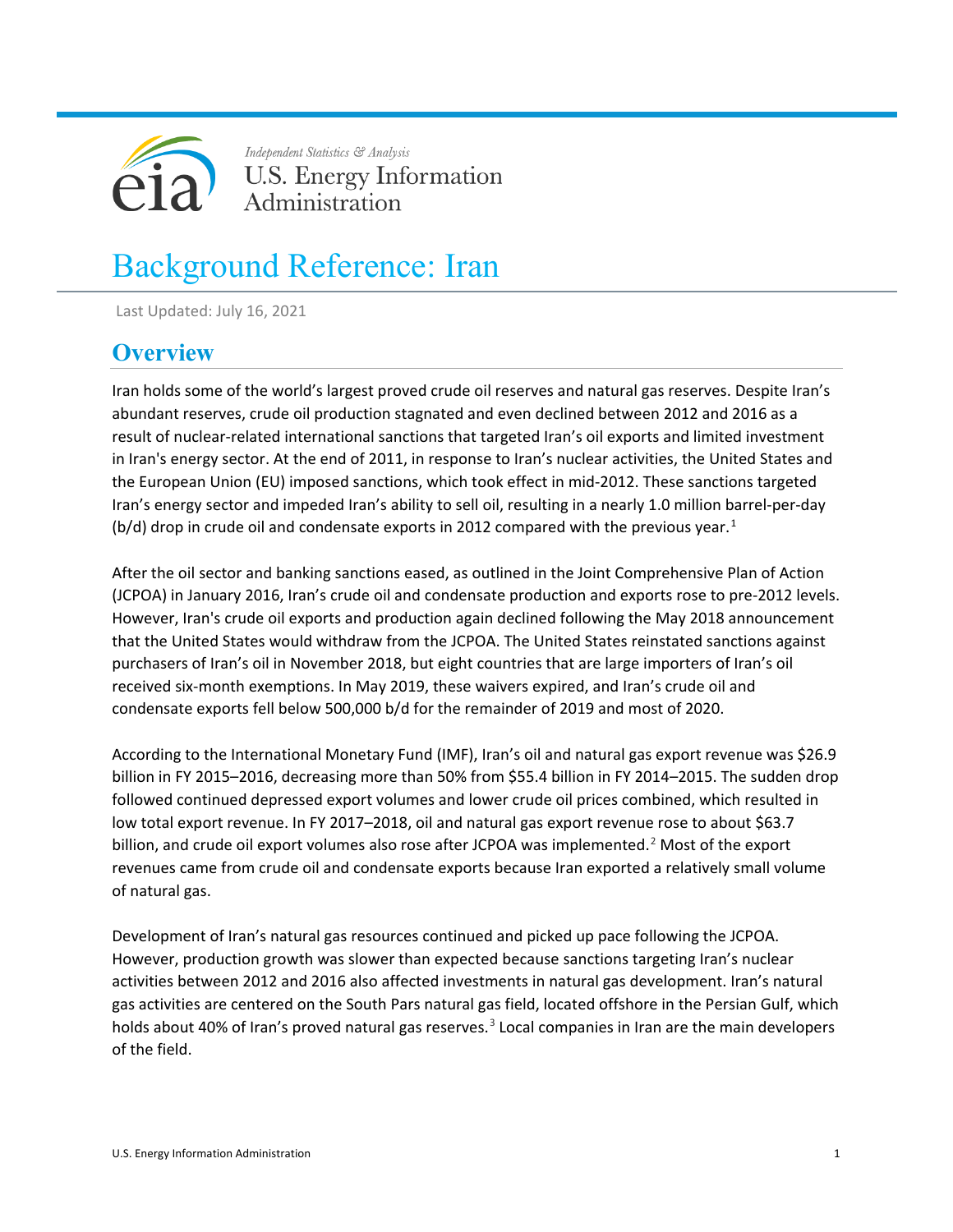In addition to its relatively large energy resources, Iran plays a significant role in fossil fuel transit geographically (Figure 1). The Strait of [Hormuz,](https://www.eia.gov/beta/international/regions-topics.cfm?RegionTopicID=WOTC) off the southeastern coast of Iran, is an important route for oil exports from Iran and other Persian Gulf countries. At its narrowest point, the Strait of Hormuz is 21 miles wide, yet an estimated 20.7 million b/d of crude oil and refined products flowed through it in 2018 (about one-third of all seaborne-traded oil and more than 20% of total oil consumed globally).<sup>[4](#page-13-3)</sup> Liquefied natural gas (LNG) volumes also flow through the Strait of Hormuz. Approximately 4.1 trillion cubic feet (Tcf) of LNG moved from Qatar through the Strait of Hormuz in 2018, accounting for more than 25% of global LNG trade.

#### Figure 1. Map of Iran



Source: U.S. Central Intelligence Agency

### **Total primary energy consumption**

Despite periodic economic depression, total use of energy in Iran has grown rapidly between 2009 and 2019, increasing by about 40% over that time period.<sup>[5](#page-13-4)</sup> To better control domestic demand growth for energy and reduce the budgetary exposure to high subsidy costs, Iran's government implemented energy subsidy reforms, which resulted in increasing domestic prices for domestic petroleum, natural gas, and electricity between 2010 and 2014.

# **Management of oil and natural gas sectors**

The state-owned National Iranian Oil Company (NIOC) is responsible for all upstream oil and natural gas projects. Iran's constitution prohibits foreign or private ownership of natural resources. However, international oil companies (IOCs) can participate in the exploration and development phases through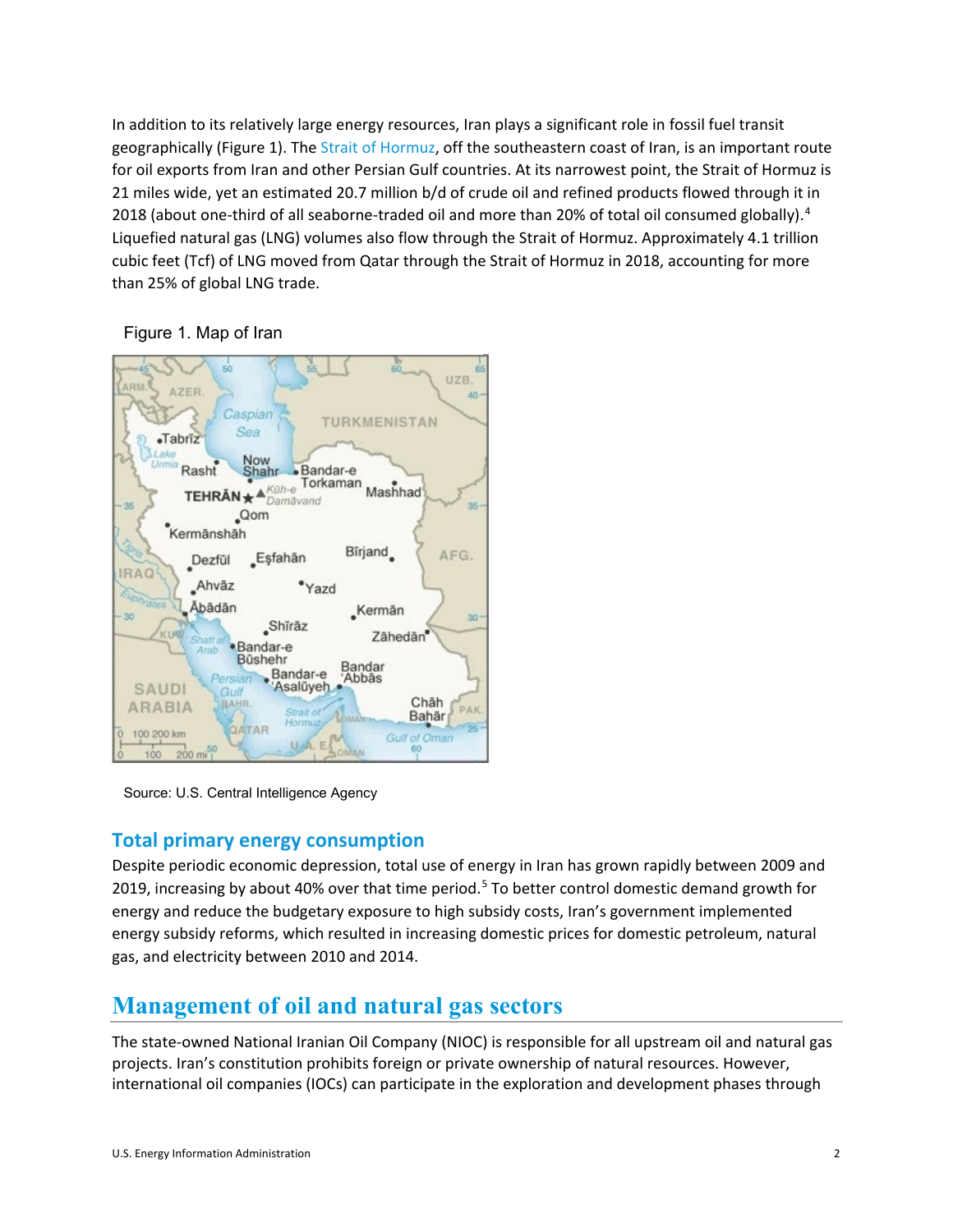Iran's petroleum contract, a relatively new model for its upstream oil and natural gas fiscal regime, implemented in 2016.

The Supreme Energy Council, established in July 2001 and chaired by the president of Iran, oversees the energy sector. The Council includes the Ministers of Petroleum, Economy, Trade, Agriculture, and Mines and Industry, among others. Under the supervision of the Ministry of Petroleum, state-owned companies dominate the activities in the oil and natural gas upstream and downstream sectors, in addition to Iran's petrochemical industry. The four key state-owned enterprises are NIOC, the National Iranian Gas Company (NIGC), National Oil Refining and Distribution Company (NIORDC), and the National Petrochemical Company (NPC).

#### **Table 1. Iran's state-owned energy companies**

| Company                                                            | <b>Responsibility</b>                                                                                                                                                                                                                                                                                           |
|--------------------------------------------------------------------|-----------------------------------------------------------------------------------------------------------------------------------------------------------------------------------------------------------------------------------------------------------------------------------------------------------------|
| National Iranian Oil Company (NIOC)                                | NIOC controls oil and natural gas upstream activities through its 11 subsidiaries.                                                                                                                                                                                                                              |
| National Iranian Gas Company (NIGC)                                | NIGC controls natural gas downstream activities. The company processes, delivers,<br>and distributes natural gas for domestic use. NIGC operates through several<br>subsidiaries.                                                                                                                               |
| National Iranian Oil Refining and<br>Distribution Company (NIORDC) | NIORDC is responsible for all refining and distribution activities related to crude oil<br>and petroleum products, including construction of refining and storage facilities<br>and oil pipelines and operations of gasoline stations. NIORDC conducts these<br>operations through its four major subsidiaries. |
| National Petrochemical Company<br>(NPC)                            | NPC manages Iran's petrochemical industry, including operations of several<br>petrochemical complexes, through its subsidiaries.                                                                                                                                                                                |

Source: U.S. Energy Information Administration, Facts Global Energy, Arab Oil & Gas Directory, and NIOC

### **Foreign investment**

To attract much-needed foreign investment and technology in its oil and natural gas sector, Iran's government implemented a petroleum contract that allows IOCs to participate in all phases of upstream projects. This fiscal regime took effect in 2016 and offers more attractive terms than the previously available buyback contracts.

Iran's constitution prohibits foreign or private ownership of natural resources, and before late 2016, the government only permitted buyback contracts, which allowed IOCs to enter exploration and development contracts through an Iranian subsidiary. A buyback contract is similar to a service contract and requires the contractor (or an IOC) to invest its own capital and expertise to develop oil and natural gas fields.

After the field was developed and production started, the project's operatorship reverted to NIOC or to the relevant subsidiary. The IOC did not get equity rights to the oil and natural gas fields. NIOC used revenue from the sale of oil and natural gas to pay back the capital costs to the IOC. The annual repayment rates to the IOC were based on a predetermined percentage of the field's production and rate of return. According to Facts Global Energy (FGE), the rate of return on buyback contracts ranged between 12% and 17%, and the payback period was between five and seven years.<sup>[6](#page-13-5)</sup>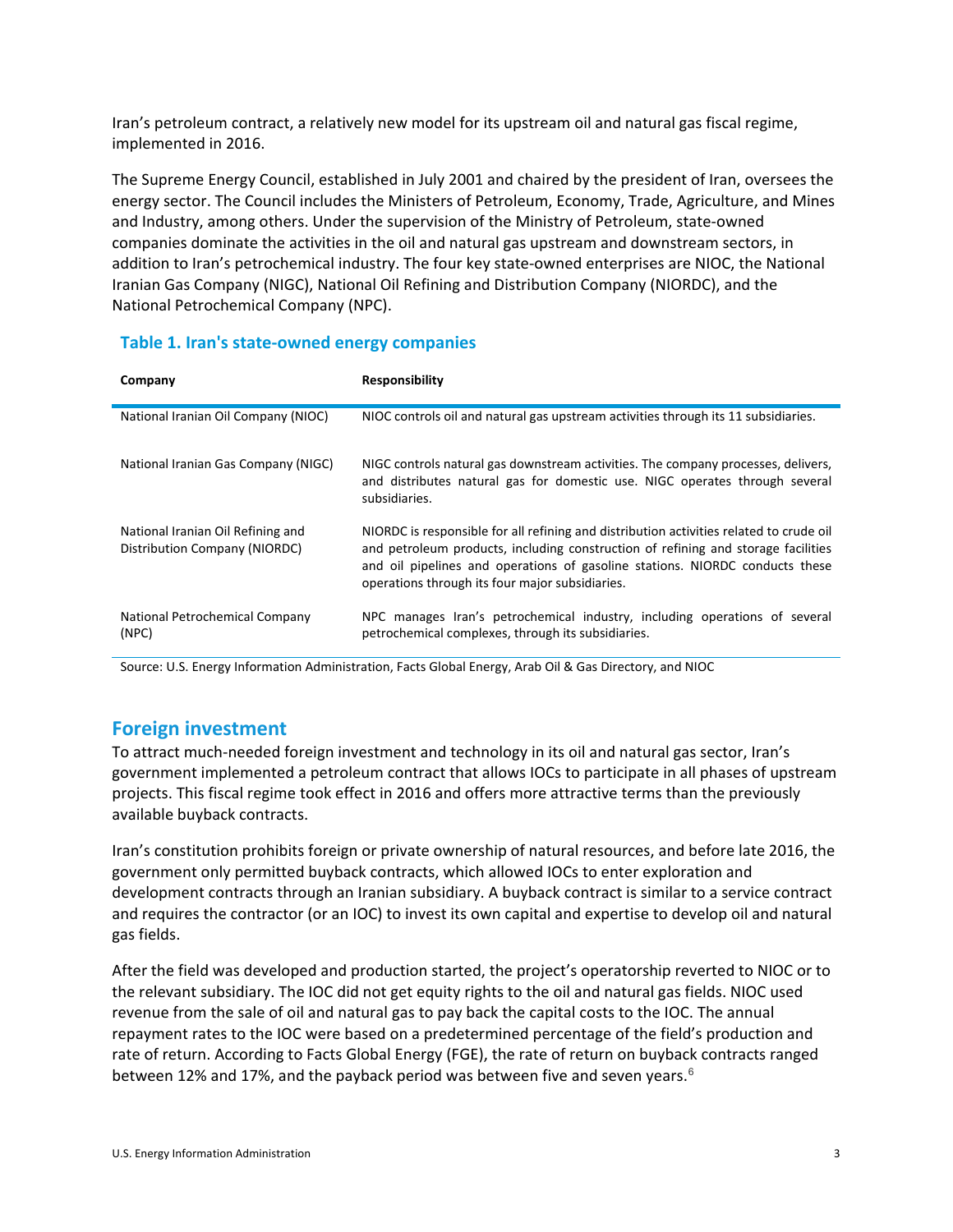In late 2016, Iran implemented the new oil contract model called the Iranian (or Integrated) Petroleum Contract (IPC). The goal of the IPC is to attract more foreign investment and technology to spur development of upstream oil and natural gas projects. The IPC terms combine terms from buyback contracts and production sharing agreements (PSA). The IPC encompasses exploration, development, and production phases, along with the possibility to extend into EOR phases. The contract term is set at a maximum of 20 years, with the possibility to extend the term by 5 years for EOR projects. The IPC retains the previous local content requirement of 51% of the value of work, and the foreign investor must submit plans for knowledge and technology development transfer as part of its annual operational financial plan.[7](#page-13-6)

International sanctions have limited the foreign investment, technology, and expertise needed to expand capacity at oil and natural gas fields and to reverse declines at mature oil fields. Iran has depended mainly on local companies to develop oil and natural gas fields since 2018. Although the IPC may reverse this trend, Iran has had limited success in attracting IOCs to its oil and natural gas upstream sector.

By 2020, Iran had signed six IPC contracts, although all of the recent contracts were with domestic firms.<sup>[8](#page-13-7)</sup> Iran finalized two IPC contracts with foreign firms before sanctions on Iran were re-imposed, but these companies withdrew from the projects to avoid sanctions. The first project was the July 2017 agreement with French company Total and China National Petroleum Corporation (CNPC) to develop Phase 11 of the South Pars field. The development was not slated to produce any crude oil but was expected to produce about 80,000 b/d of condensate.<sup>[9](#page-13-8)</sup> Russian state-controlled Zarubezhneft signed an oil development contract under the IPC, reportedly with Rosneft, Lukoil, Gazprom Neft, and Tatneft, who were all considering upstream agreements with Iran. Zarubezhneft, NIOC, and Dana Energy signed the latest agreement in mid-March 2018 to develop the West Paydar and Abadan onshore fields near Iraq. The 10-year contract called for improved recovery rates and increased production from the fields to 48,000 b/d.<sup>[10](#page-13-9)</sup>

# **Petroleum and other liquids**

#### **Reserves**

Most of Iran's crude oil reserves are located onshore (about 86%) in the Khuzestan Basin (located on the southwest border of Iraq), which contains about 80% of total onshore reserves. Offshore reserves are mainly located in the Persian Gulf. Condensate reserves are split more evenly between onshore and offshore deposits.[11](#page-13-10) Iran also has 0.5 billion barrels of proved and probable reserves in th[e Caspian Sea,](https://www.eia.gov/beta/international/regions-topics.cfm?RegionTopicID=CSR) but to date, very limited upstream activity has occurred in Iran's portion of the Caspian Sea.<sup>[12](#page-13-11)</sup> Iran also shares a number of onshore and offshore fields with neighboring countries, including [Iraq,](http://www.eia.gov/countries/cab.cfm?fips=IZ) [Qatar,](http://www.eia.gov/countries/cab.cfm?fips=QA) [Kuwait,](http://www.eia.gov/countries/cab.cfm?fips=KU) the United Arab Emirates (UAE), and [Saudi Arabia.](http://www.eia.gov/countries/cab.cfm?fips=SA)

#### **Exploration and production**

Iran is one of the founding members of OPEC, which was established in 1960. Since the 1970s, Iran's oil production has varied greatly. Iran's oil production averaged more than 5.0 million b/d between 1972 and 1978, and production topped 6.0 million b/d in 1974. Since the 1979 revolution, however, a combination of war, limited investment, sanctions, and a high rate of natural decline in production at Iran's mature oil fields has prevented a return to those production levels.

Sanctions imposed in late 2011 and mid-2012 related to Iran's nuclear activities led to a large and unexpected decrease in Iran's oil production in 2013, and crude oil output fell to 2.7 million b/d. These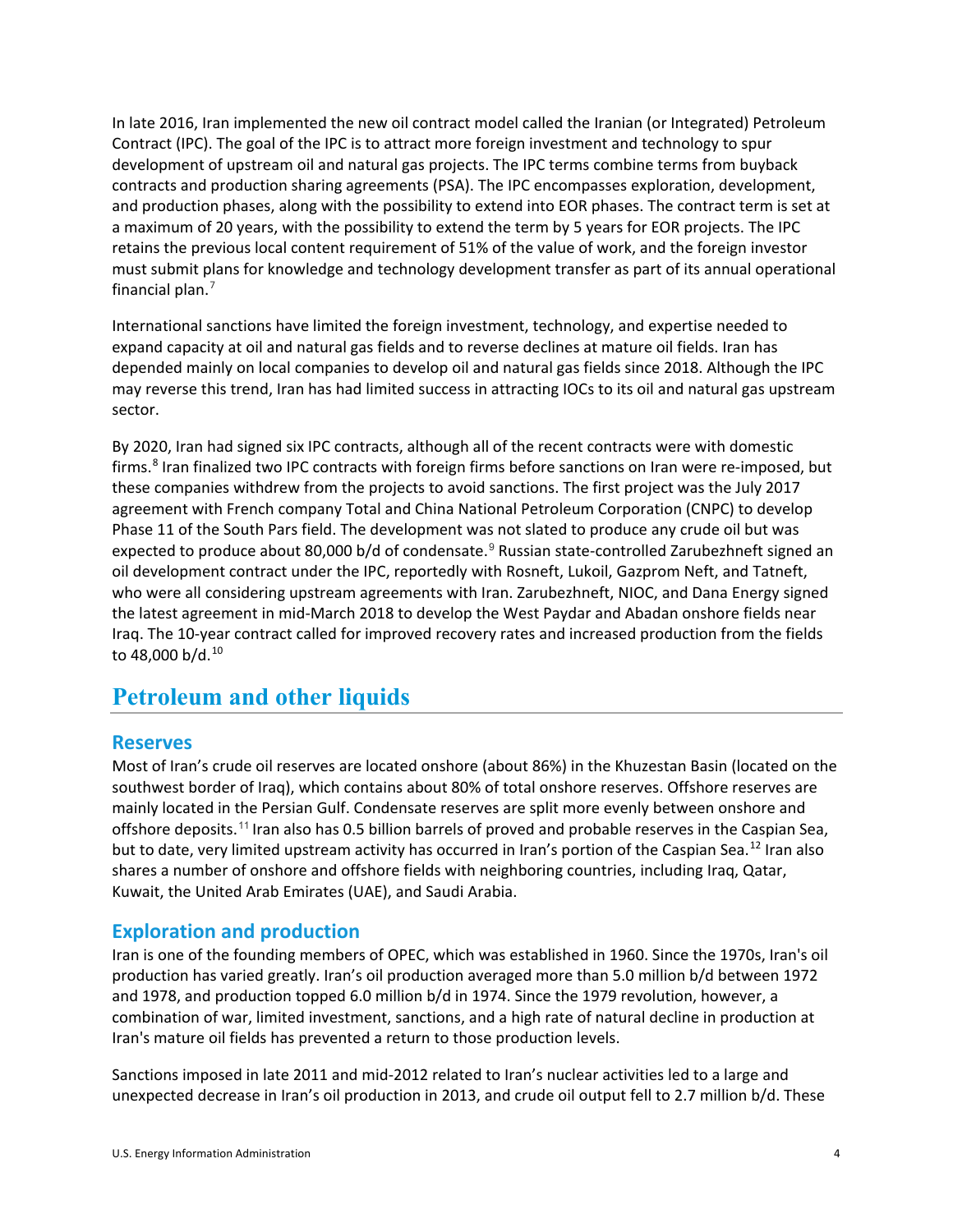sanctions targeted Iran's petroleum exports and imports, prohibited large-scale investment in the country's oil and natural gas sector, and cut off Iran's access to European and U.S. sources for financial transactions. Further sanctions targeting the Central Bank of Iran were implemented against institutions doing business with the bank, while the EU imposed an embargo on Iran's oil and banned European Protection and Indemnity Clubs (P&I Clubs) from providing Iran's oil tankers with insurance and reinsurance. Before the 2012 sanctions, Iran was the second-largest producer in OPEC after Saudi Arabia.

Following JCPOA's start in January 2016 and Iran's renewed ability to export oil to Europe, Iran's exports immediately rose, and as a result, Iran's crude oil production once again exceeded pre-2012 levels. In 2017, Iran produced 4.8 million b/d of petroleum and other liquids, and more than 3.8 million b/d was crude oil and the remainder was condensate and hydrocarbon gas liquids (HGLs). Iran's total liquids production rose between 2015 and 2017 by 1.2 million b/d, supported by continued increases in exports.

After the United States withdrew from the JCPOA in 2018, Iran's crude oil production substantially declined. The United States' and Iran's governments reportedly began discussions in early 2021 that may result in the return to the agreement. If oil sanctions are lifted on oil exports, Iran's crude oil production could increase to its capacity of 3.8 million b/d within about 18 months.

### **Crude oil streams and oil fields**

Most of Iran's crude oil production comes from the country's southwestern onshore fields, where Iran Heavy and Iran Light grades are produced. This area accounted for about 88% of Iran's total crude oil production capacity in 2019.<sup>[13](#page-13-12)</sup> Iran Heavy is a medium-heavy, high-sulfur crude oil (29.6° API, 2.24% sulfur) and is sourced from some of Iran's largest oil fields, including the Gachasaran, Marun, Ahwaz, and Bangestan. Iran Light is similar in quality to Arab Light, with 33.6° API and 1.46% sulfur content. Iran Light is produced at several onshore fields in the Khuzestan province, but two-thirds of the Iran Light volume comes from three fields—Ahwaz, Karanj, and Aghajari.<sup>[14](#page-13-13)</sup> All of these fields are decades old and have large decline rates. Sustaining production capacity will require EOR techniques, including the injection of natural gas into oil reservoirs to boost recovery rates.

In addition to its Heavy and Light grades, Iran also produces Azadegan, Doroud, Foroozan, Lavan Blend, Soroush/Nowruz, and Sirri. Azadegan is a relatively new stream, with production totaling about 0.2 million b/d in 2020 (down from 0.3 million b/d in 2017), from the Azadegan oil field (called Majnoon on the Iraqi side). Azadegan's plateau production will likely reach nearly 0.7 million b/d. <sup>[15](#page-13-14)</sup>

While Iran developed the giant South Pars natural gas field, it also increased condensate output, which averaged 0.7 million b/d between 2018 and 2020. Condensate production of 0.7 million b/d is below Iran's production capacity of nearly 0.9 million b/d because of limiting export sanctions and lack of storage. However, Iran has managed to increase its condensate production capacity by developing South Pars, despite sanctions. We assess that Iran could produce more than 0.8 million b/d of condensate within one year without sanctions or other limiting factors.

### **Upstream Projects**

Iran's medium-term plans to expand production capacity and crude oil output are ambitious and depend on the available international funding, expertise, and technology. The lack of foreign investment during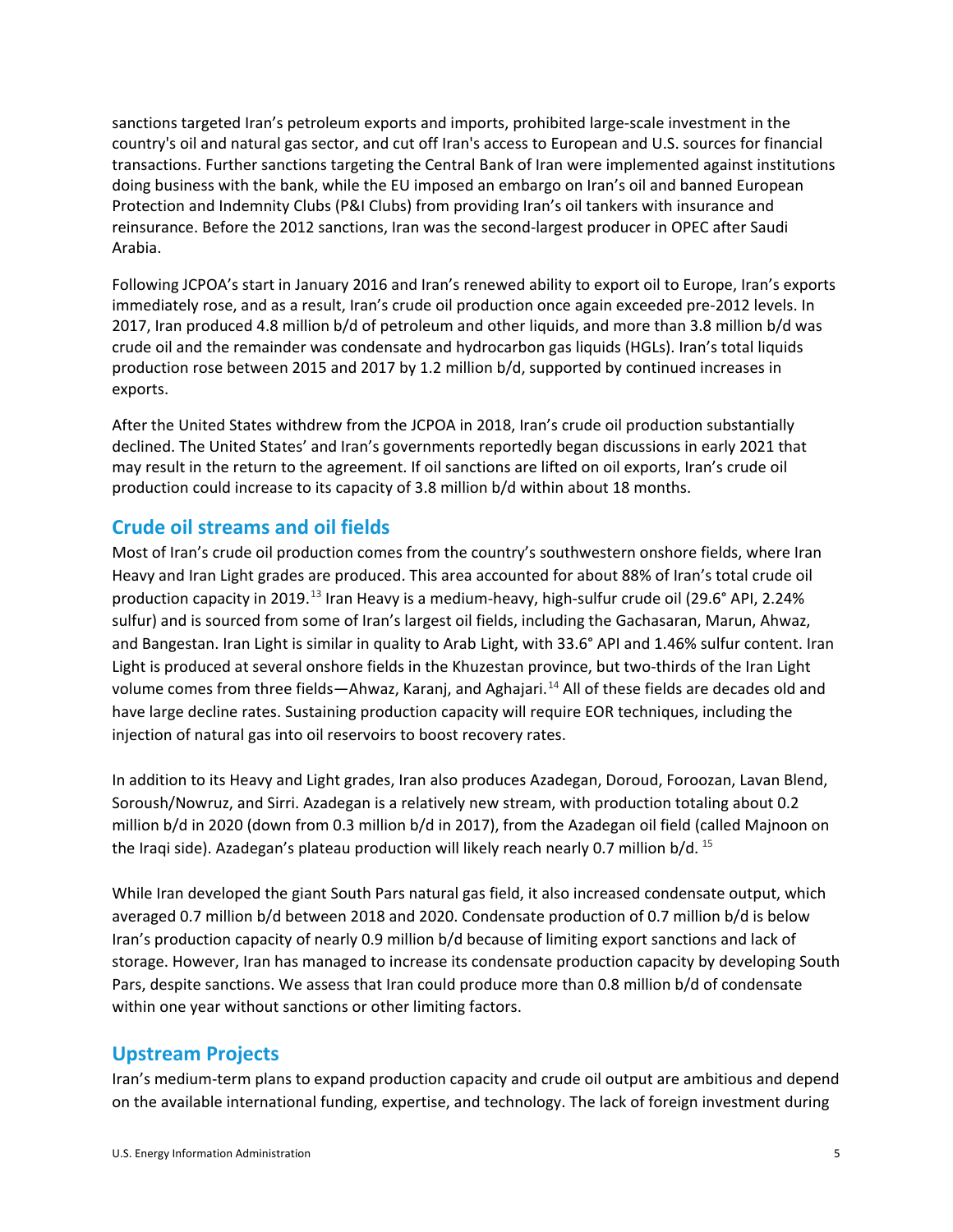the past few years as a result of sanctions prompted Iran to turn to local companies to develop its oil projects. However, local firms are limited in the capital and technology they need to maintain production at mature fields. The plans are focused on developing the West Karun oil fields located in the southwestern region, including Azadegan, Yadavaran, and Yaran. These fields straddle fields in neighboring Iraq. In addition, Iran plans to maintain and increase production capacity at fields with highdecline rates.

According to Iran's petroleum ministry, production from the West Karun fields was about 400,000 b/d in 2020, and target output is 1.2 million  $b/d$ .<sup>[16](#page-13-15)</sup> In July 2020, Iran awarded contracts to local firms to raise output in the South Azadegan and Yaran fields. PetroPars, a subsidiary of NIOC, won a contract to double the production of South Azadegan from 140,000 b/d to 320,000 b/d by 2023.<sup>[17](#page-13-16)</sup> Iran awarded local firm Persia Oil a contract to increase production from the North and South Yaran fields by 11,000 b/d over 10 years, from about 50,000 b/d in mid-2020.<sup>[18](#page-13-17)</sup> Yadavaran is producing about 110,000 b/d of crude oil, which already surpassed its Phase 1 capacity of 85,000 b/d. A second phase will likely bring production capacity up to 180,000 b/d.<sup>[19](#page-13-18)</sup>

To improve recovery rates at a number of mature fields, NIOC signed 28 contracts with several local companies in three phases between 2019 and 2021. These contracts are meant to bolster crude oil production from onshore and offshore fields by about 350,000 b/d.[20](#page-13-19)

#### **Exports**

Iran's exports of crude oil and condensate increased sharply in 2016. However, Iran's exports have fallen at a faster rate than its production since the United States announced in May 2018 its withdrawal from the JCPOA. In 2017 (and before sanctions were imposed), buyers of Iran's crude oil and condensates were China (25%), India (17%), Turkey (9%), South Korea (13%), and Europe (20%). South Korea began to import much condensate from Iran to fuel its new condensate refineries.

Before the 2011 and 2012 sanctions, European refiners had been purchasing and processing Iran's crude oil, but they stopped their imports in early 2012. In 2016 and 2017, some European countries—Croatia, France, Greece, Italy, Malta, Netherlands, Poland, and Spain—resumed their purchases of Iran's oil after the JCPOA was implemented. The United States has not imported crude oil and condensate from Iran in several decades.

In addition to crude oil and condensate, Iran also exports petroleum products. According to FGE, Iran had a supply surplus of all petroleum products starting in 2019. Most of the petroleum product exports went to Asia, neighboring countries, and Syria. $^{21}$  $^{21}$  $^{21}$ 

#### **Oil terminals**

The terminals at Kharg, Lavan, and Sirri Islands, located in the Persian Gulf, handle almost all of Iran's crude oil exports. Iran also has two small crude oil terminals at Cyrus and Bahregansar, one terminal along the Caspian Sea, and other terminals that handle mostly refined product exports and imports. Iran exports condensate from the South Pars natural gas field through the Assaluyeh terminal.

**Kharg Island**, the largest export terminal in Iran, is located in the northeastern part of the Persian Gulf. Most of Iran's crude oil exports are sent through Kharg, which includes a main terminal and a four-berth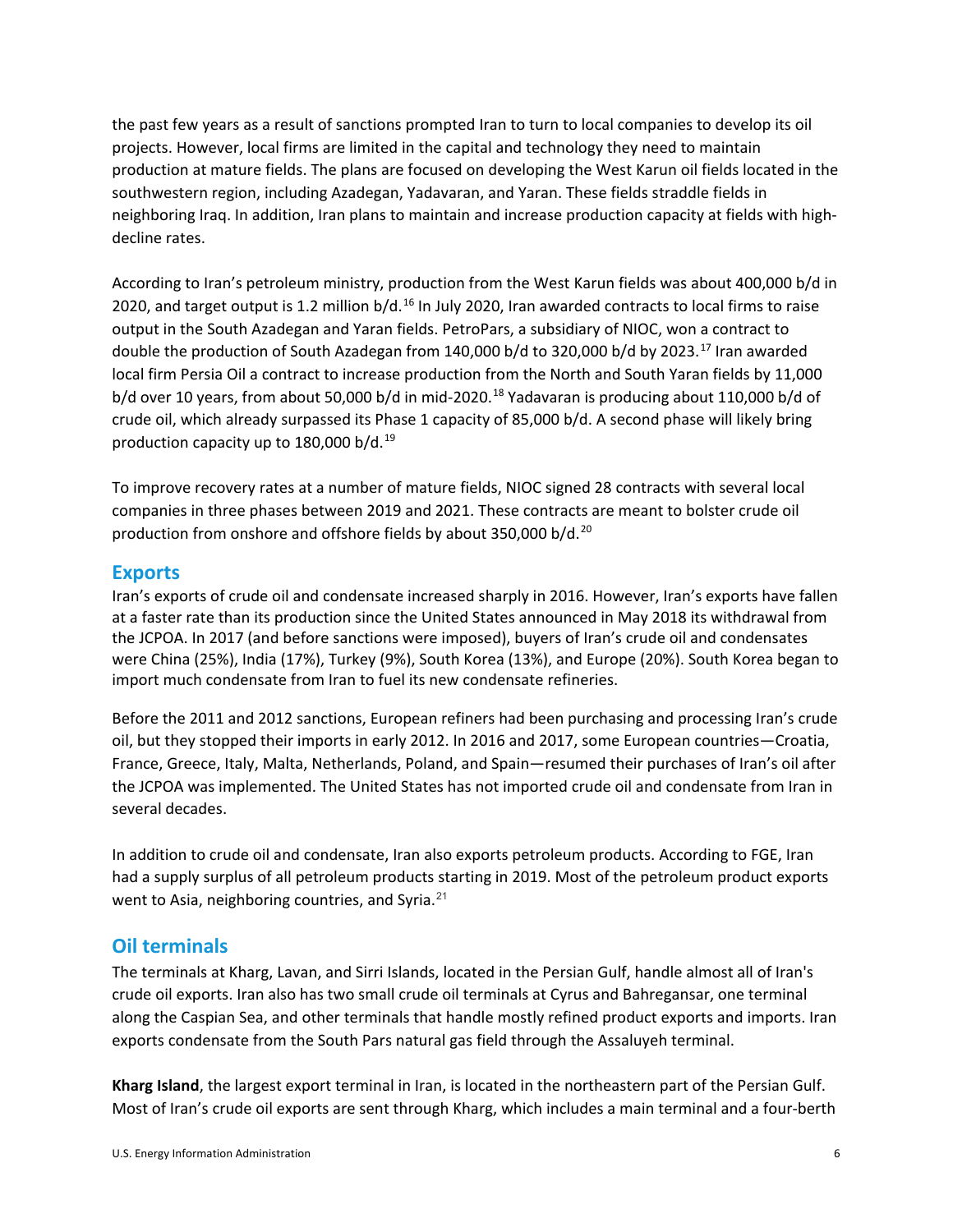sea island (three of which are operational). The terminal processes all onshore production (the Iran Heavy and Iran Light Blends) and offshore production from the Foroozan field (the Foroozan Blend). NIOC has reportedly upgraded the terminal to handle a maximum loading capacity of 7 million  $b/d<sup>22</sup>$  $b/d<sup>22</sup>$  $b/d<sup>22</sup>$ 

**Lavan Island** mostly handles exports of the Lavan Blend, sourced from offshore fields. Lavan is Iran's highest-quality export grade (35.4° API, 1.67% sulfur) and one of Iran's smallest streams, at a production volume of about 115,000 b/d in 2018. Lavan's storage capacity is 5.5 million barrels and has a loading capacity of 200,000 b/d. $23$ 

**Sirri Island** serves as a loading port for the medium-gravity, high-sulfur Sirri Blend produced in the offshore fields. Its storage capacity is 4.5 million barrels.<sup>[24](#page-13-23)</sup>

**Neka** is Iran's Caspian Sea port, which was built in 2003 to receive crude oil imports from the Caspianregion producers under swap agreements. The port's loading capacity is about 150,000 b/d. The terminal facilitates swap agreements with [Azerbaijan,](https://www.eia.gov/international/analysis/country/AZE) [Kazakhstan,](https://www.eia.gov/international/analysis/country/KAZ) and [Turkmenistan.](https://www.eia.gov/international/analysis/country/TKM) Under these agreements, Iran receives crude oil that is processed in the Tehran and Tabriz refineries at its Caspian Sea port of Neka. In return, Iran exports the same amount of crude oil from Kharg Island. The terminal operations stopped when sanctions on Iran began in 2018.<sup>[25](#page-13-24)</sup>

**Assaluyeh** terminal is where Iran's South Pars condensate is loaded for exports, mainly to China, India, Japan, South Korea, and UAE. In addition to condensate, the port also loads liquefied petroleum gas (LPG), sulfur, and petrochemical products.  $26$ 

**Qeshm** oil terminal, located on Qeshm Island near the Strait of Hormuz, began operations in mid-2020 with 3.2 million barrels of storage capacity for either crude oil, condensates, or oil products. A second phase is slated to add another 3.2 million barrels of storage capacity in late 2021.<sup>[27](#page-14-0)</sup>

**Jask** oil terminal and the accompanying 620-mile Goreh-Jask pipeline project, which will transport crude oil from Goreh, Iran, to the terminal, are under construction. This oil terminal will be Iran's first oil export facility east of the Strait of Hormuz, allowing the country to bypass any disruption that may occur within the Persian Gulf. Ultimately, Iran plans to install a total loading capacity of 2 million b/d and storage capacity of 20 million barrels at the project. Initially, at least 2 million barrels of storage capacity and 1 million b/d of loading capacity will be available at the terminal, and the Goreh-Jask oil pipeline is scheduled to come online by 2022.<sup>[28](#page-14-1)</sup>

The export terminals **Bandar Mahshahr** and **Abadan** (also known as Bandar Imam Khomeini), near the Abadan refinery, are used to export refined product from the Abadan refinery. **Bandar Abbas**, located near the northern end of the Strait of Hormuz, is Iran's main fuel oil export terminal.

#### **Consumption**

Iran has the second-largest oil-consuming economy in the Middle East after Saudi Arabia. Domestic petroleum products used in Iran are mainly diesel, gasoline, and fuel oil. Starting in 2019, Iran's oil product consumption was completely met with domestically refined product. Historically, Iran's consumers relied on imported gasoline because of limited refining capacity to meet domestic needs.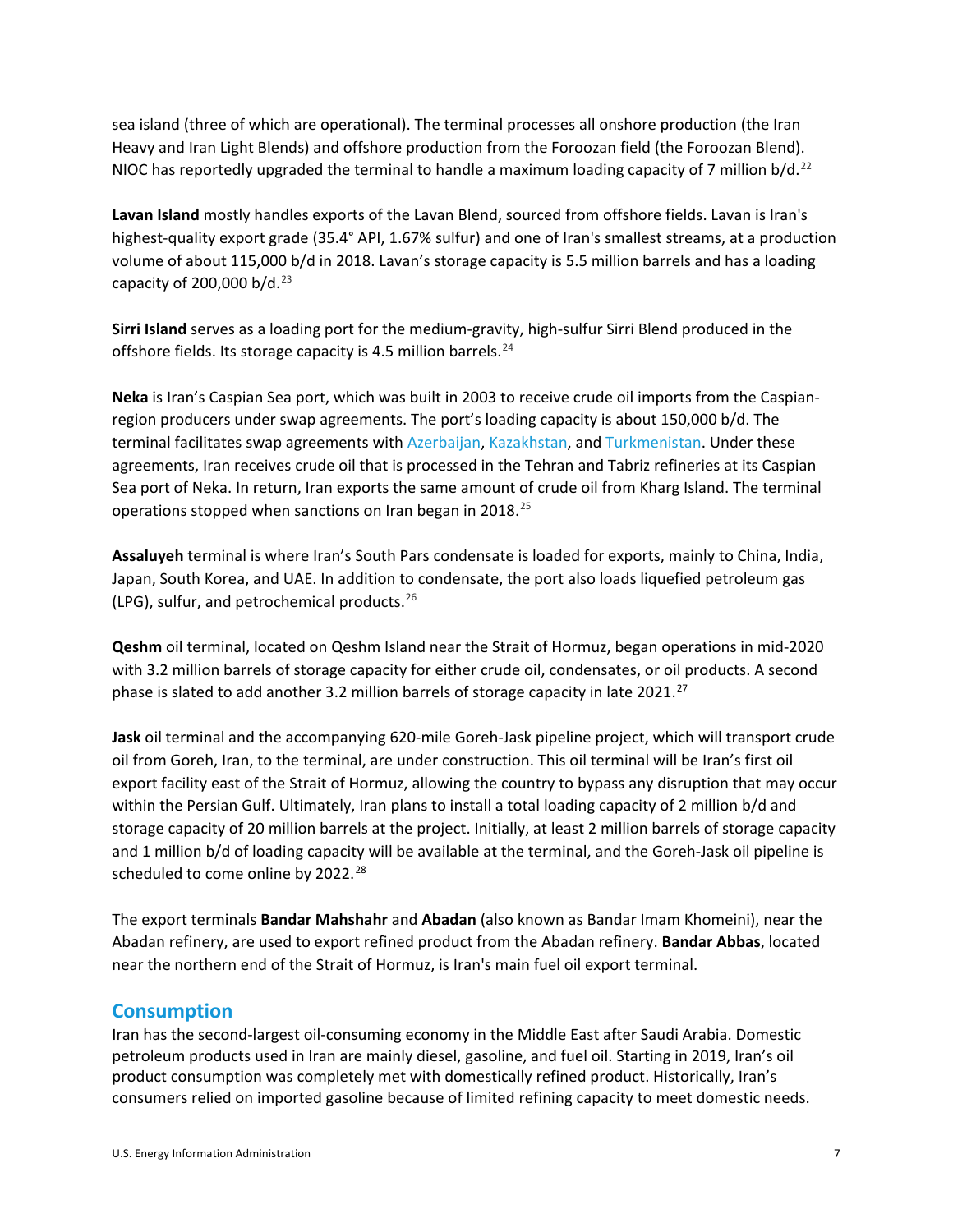However, following upgrades to existing refineries and the start of the third phase of the Persian Gulf Star refinery at the beginning of 2019, Iran's gasoline production grew significantly, which allowed export of gasoline that year.<sup>[29](#page-14-2)</sup>

#### **Refining sector**

In the past, Iran had limited domestic oil refining capacity, and domestic demand relied on imports of refined products, especially gasoline. In response to international sanctions and the resulting difficulty in purchasing refined products, Iran's domestic refining capacity expanded. As of 2020, total crude oil distillation and condensate splitter capacity in Iran was more than 2.4 million b/d. The Persian Gulf Star condensate refinery, which processes condensates from Iran's South Pars natural gas field, came online in phases, starting in 2017 and continuing through 2019, with an initial design capacity of 360,000 b/d. More processing capacity to produce lighter petroleum products such as gasoline allowed Iran to substantially increase its gasoline output and become self-sufficient in all petroleum products by 2019. In early 2020, NIORDC, the state oil refiner, raised the capacity of Persian Gulf Star to 420,000 b/d, and it has plans to increase capacity by another 60,000 b/d to process more condensates from the South Pars field. [30](#page-14-3)

Although Iran does not expect to add any significant crude oil distillation capacity in the next several years, it has plans to upgrade existing refineries that would produce lighter products such as diesel and gasoline and reduce output of fuel oil. However, some of these projects are currently on hold as a result of U.S. sanctions.<sup>[31](#page-14-4)</sup>

| Refinery            | Nameplate crude oil distillation capacity<br>(thousand b/d) |
|---------------------|-------------------------------------------------------------|
| Abadan              | 360                                                         |
| Isfahan             | 360                                                         |
| <b>Bandar Abbas</b> | 330                                                         |
| Tehran              | 250                                                         |
| Arak                | 250                                                         |
| Borzuyeh            | 120                                                         |
| Persian Gulf Star   | 420                                                         |
| Tabriz              | 110                                                         |
| Shiraz              | 60                                                          |
| Lavan               | 60                                                          |
| BooAli Sina         | 40                                                          |
| Kermanshah          | 22                                                          |
| Aras <sub>2</sub>   | 10                                                          |

#### **Table 2. Oil refineries in Iran, 2020**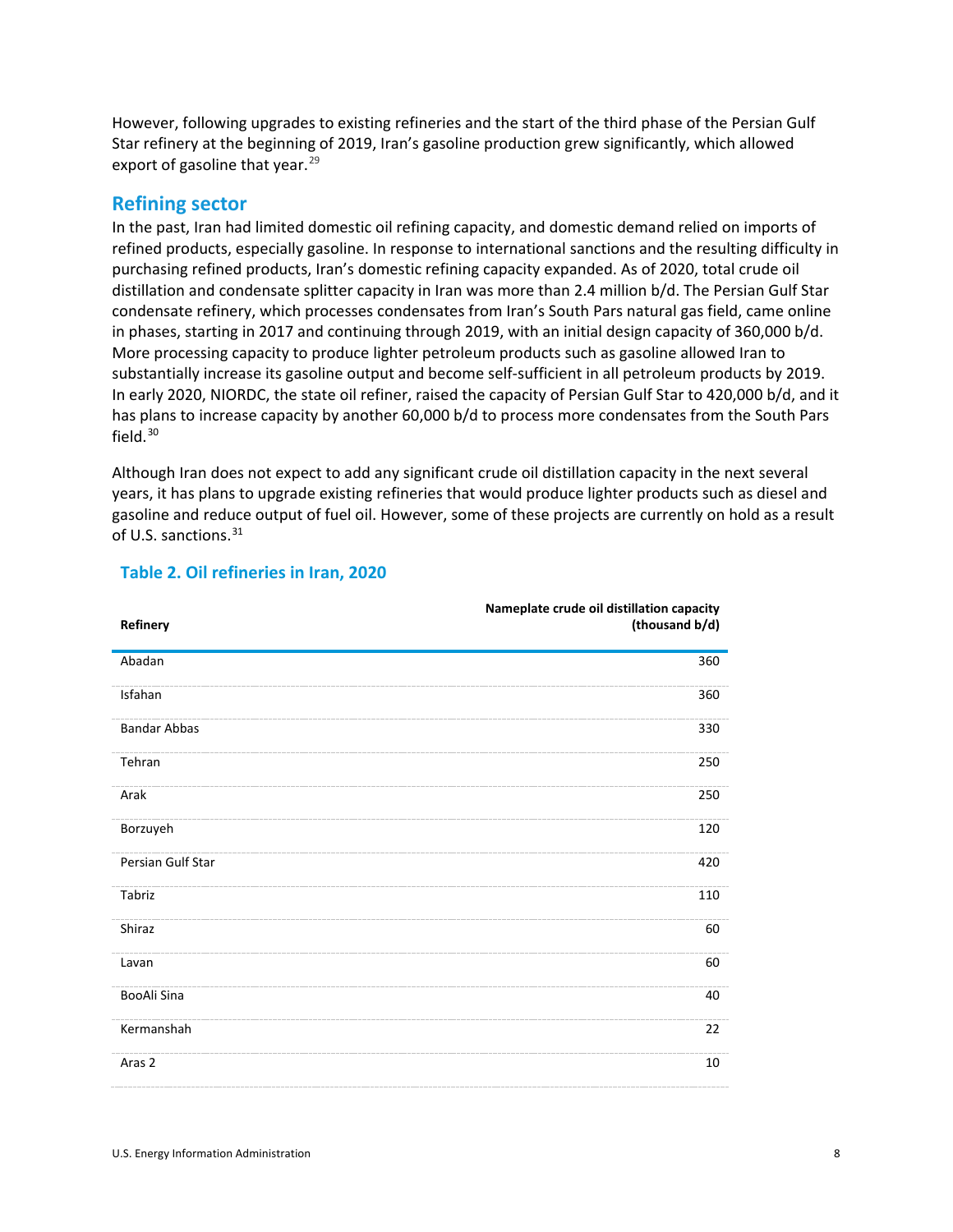| Bushehr      | 10    |
|--------------|-------|
| Aras 1       |       |
| Yazd         |       |
| <b>Total</b> | 2,410 |

Source: Created by the U.S. Energy Information Administration, based on data from Facts Global Energy, December 2020, and *Middle East Economic Survey*

## **Pipelines**

An extensive domestic oil pipeline network exists in Iran, including 20 crude oil and product pipelines ranging in length from 93 miles to 525 miles. The longest pipeline in Iran is the product line that runs between Rey and Mashahad. The longest crude oil pipeline transports oil between Ahavaz and Rey and supplies feedstock to the Tehran, Arak, and Tabriz refineries. In addition, a new 36-inch condensate pipeline (Assaluyeh-Bandar Abbas) ships feedstock from Assaluyeh to the Persian Gulf Star refinery.<sup>[32](#page-14-5)</sup>

Iran's future plans include construction of four additional petroleum product pipelines, including a new line that will transport gasoline throughout Iran from the Persian Gulf Star refinery.

# **Natural gas**

### **Reserves**

Iran has a high success rate of natural gas exploration, which is estimated at 80% compared with the world average success rate of 30% to 35%, according to FGE.<sup>[33](#page-14-6)</sup> In late 2019, NIOC discovered Eram, a large independent onshore natural gas field with 12 trillion cubic feet of recoverable reserves.<sup>[34](#page-14-7)</sup> However, because of its vast amounts of undeveloped known reserves, Iran prioritizes developing those that are adjacent to currently producing fields.

Iran is the second-largest holder of natural gas reserves in the world, and most reserves are located in the offshore southwestern region.<sup>[35](#page-14-8)</sup> The largest natural gas field (by reserves) in Iran is South Pars, a non-associated natural gas field located offshore in the Persian Gulf. South Pars is part of a larger natural gas structure that straddles the territorial water of Iran and Qatar called the North Field in Qatar. South Pars reserves account for almost 40% of Iran's total natural gas reserves. Other major natural gas fields in Iran include Kish, North Pars, Sardar-e-Jangal, Forouz-B, Aghar, Golshan, and Kangan. These fields and others also hold large amounts of condensate reserves. About 81% of Iran's natural gas reserves are nonassociated.<sup>[36](#page-14-9)</sup>

### **Production**

Iran is one of the world's largest dry natural gas producers. Iran's natural gas prospects have improved since production began in the South Pars field in 2003, and one additional phase is expected to come online by 2024.

Iran's use of natural gas in EOR increased 27% between 2007 and 2017. As natural gas production increases, the use of natural gas for EOR will likely continue to rise. After 2017, natural gas reinjection declined substantially because of strict U.S. sanctions on Iran's oil exports and the subsequent fall in oil production.<sup>[37](#page-14-10)</sup> Use of EOR in the future will be key to stemming declines in Iran's existing oil fields, which have relatively high natural decline rates. Natural gas is flared when no infrastructure exists to capture,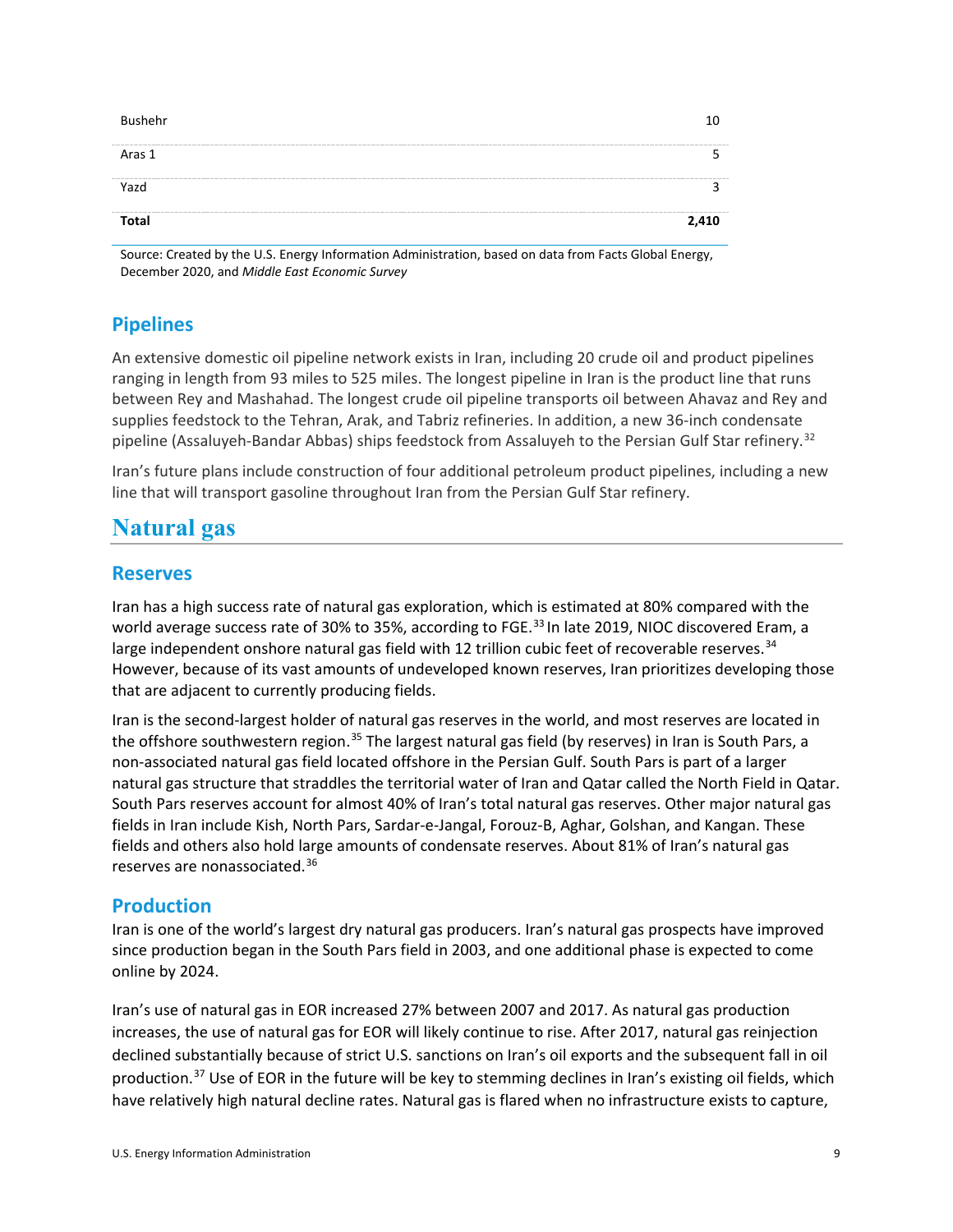transport, and process gas associated with oil production. Iran was the fourth-largest source country of flared natural gas in 2019 behind Russia, Iraq, and the United States.<sup>[38](#page-14-11)</sup>

South Pars is Iran's largest field by production volume; approximately 66% of Iran's production originated from this field in 2019. In addition to South Pars, other major sources of Iran's natural gas production include the Tabnak, Nar, Kangan, Khangiran, Homa, and Shanoul fields.<sup>[39](#page-14-12)</sup>

#### **South Pars Natural Gas Field**

Natural gas production from South Pars is critical for meeting increasing domestic consumption and Iran's plans and obligations for exports. The development plan includes 24 phases. Because NIOC has commissioned several South Pars phases since 2014, Iran's natural gas production has increased significantly.

Discovered in 1990 and located 62 miles offshore in the Persian Gulf, South Pars has a 24-phase development plan, with 23 phases already operational, although not all of these phases have reached maximum production capacity. Currently, Phase 11 is under development, and four phases began operations in 2019. Each of the 24 phases has a combination of natural gas with condensate and/or HGLs. Pars Oil and Gas Company (POGC), a subsidiary of NIOC, manages the project.<sup>[40](#page-14-13)</sup> According to FGE, development of the South Pars natural gas field has so far required \$80 billion in investment, and an additional \$20 billion is needed to complete the remaining phase and sustain production from several other phases. [41](#page-14-14)

After the U.S. re-imposed sanctions, China's CNPC and France's Total withdrew from South Pars Phase 11 development. As a result, in 2020, local companies led by PetroPars, resumed work to develop the block. The first stage of development involves installing all of the offshore equipment and drilling 30 wells. Field drilling began in late 2020, and production could begin as early as 2023. To maintain production capacity for 20 years, Iran will need to set up offshore compression stations to maintain natural gas flow. However, this stage is on hold for now.<sup>[42](#page-14-15)</sup>

| Phase  | Natural gas capacity (Bcf/d) | Condensate capacity (b/d) | Start-up year |
|--------|------------------------------|---------------------------|---------------|
| 1      | 1                            | 40,000                    | 2004          |
| 2<br>3 | $\overline{2}$               | 80,000                    | 2003          |
| 4<br>5 | っ                            | 80,000                    | 2005          |
| 6      | 3                            | 120,000                   | 2008          |
| 8      |                              |                           |               |

#### **Table 3: South Pars natural gas field development**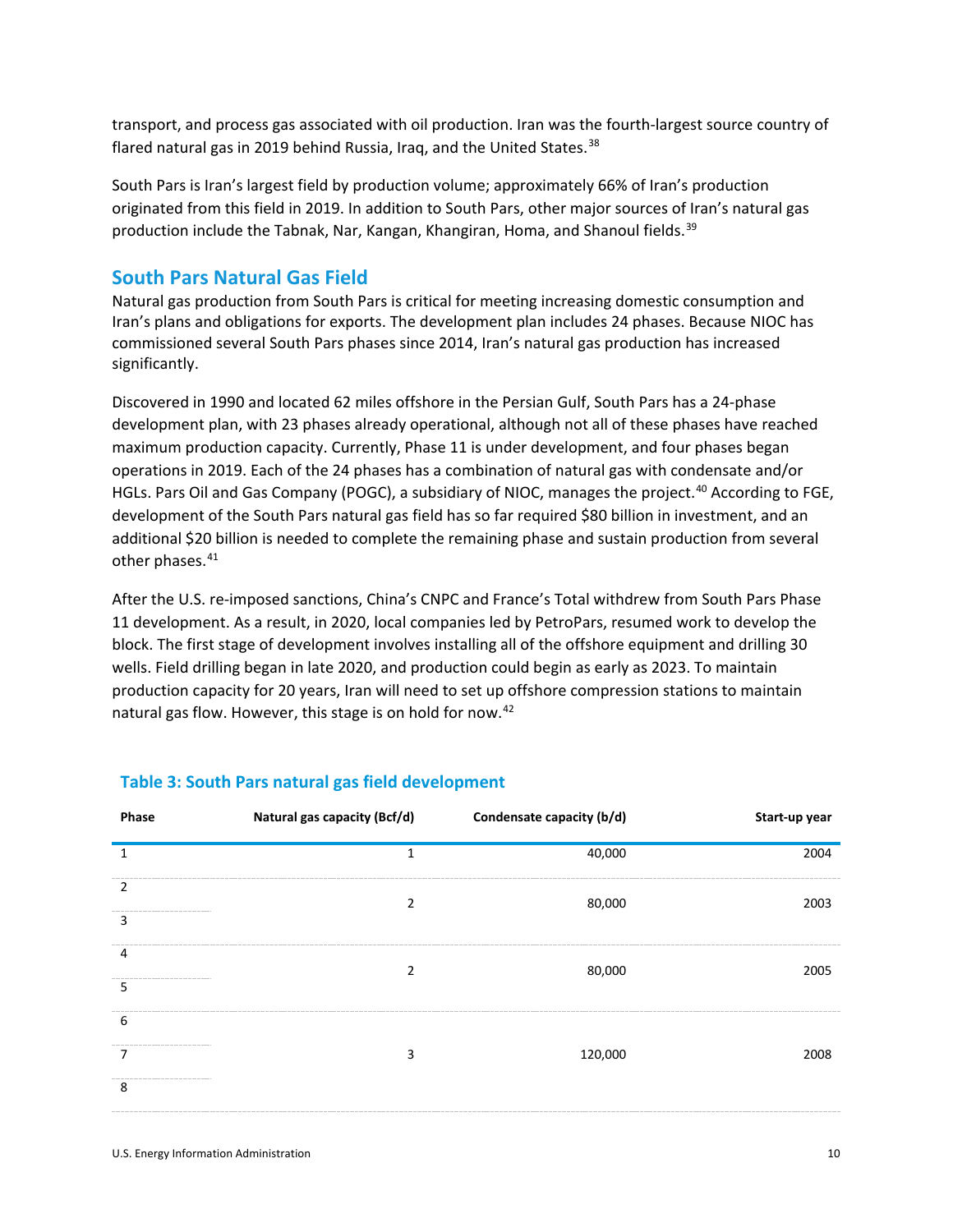| Total  | 29             | 1,125,000 |      |
|--------|----------------|-----------|------|
| 24     |                |           |      |
| 23     | $\mathbf 2$    | 75,000    | 2019 |
| 22     |                |           |      |
| $21\,$ |                |           |      |
| $20\,$ | $\mathbf 2$    | 75,000    | 2017 |
| $19\,$ | $\overline{2}$ | 75,000    | 2017 |
| $18\,$ |                |           |      |
| $17\,$ | $\mathbf 2$    | 75,000    | 2016 |
| $16\,$ |                |           |      |
| 15     | $\mathbf 2$    | 75,000    | 2015 |
| $14\,$ | $\overline{2}$ | 75,000    | 2018 |
| $13\,$ | $\overline{2}$ | 75,000    | 2019 |
| $12\,$ | $\mathbf{3}$   | 120,000   | 2014 |
| $11\,$ | $\overline{2}$ | 80,000    | 2023 |
| $10\,$ |                |           |      |
| 9      | $\mathbf 2$    | 80,000    | 2009 |

Source: Table created by the U.S. Energy Information Administration, based on data from Facts Global Energy, December 2019 and December 2020

Note: billion cubic feet per day=Bcf/d; barrels per day=b/d.

Iran has identified several undeveloped natural gas fields, such as Farzad A and B, Balal, and Kish, although sanctions have slowed any efforts to advance these projects.

#### **Imports and exports**

Natural gas pipeline exports from Iran accounted for about 2% of global trade in 2019.<sup>[43](#page-14-16)</sup> Iran trades relatively small volumes of natural gas regionally via pipelines, although since 2017, exports have risen substantially. In 2020, all of Iran's imports came from Azerbaijan, and about 97% of Iran's exports went to Iraq and Turkey.<sup>[44](#page-14-17)</sup>

Iran's natural gas exports to Iraq started in June 2017 to fuel electric power plants near Baghdad. In July 2018, natural gas from Iran to Basrah began through a second export pipeline. Iraq's power plants will likely continue to depend on natural gas from Iran to help meet growing electricity consumption needs until natural gas production in Iraq increases sufficiently to meet domestic demand.

Iran and Armenia trade small volumes of natural gas and electric power through a 20-year swap contract that began in 2004.<sup>[45](#page-14-18)</sup> Azerbaijan and Iran have been trading natural gas under a natural gas swap contract since 2004. Iran exports natural gas to Azerbaijan's Nakhchivan province, and in return, Azerbaijan exports natural gas via pipeline connections to Iran's northwestern city of Astara.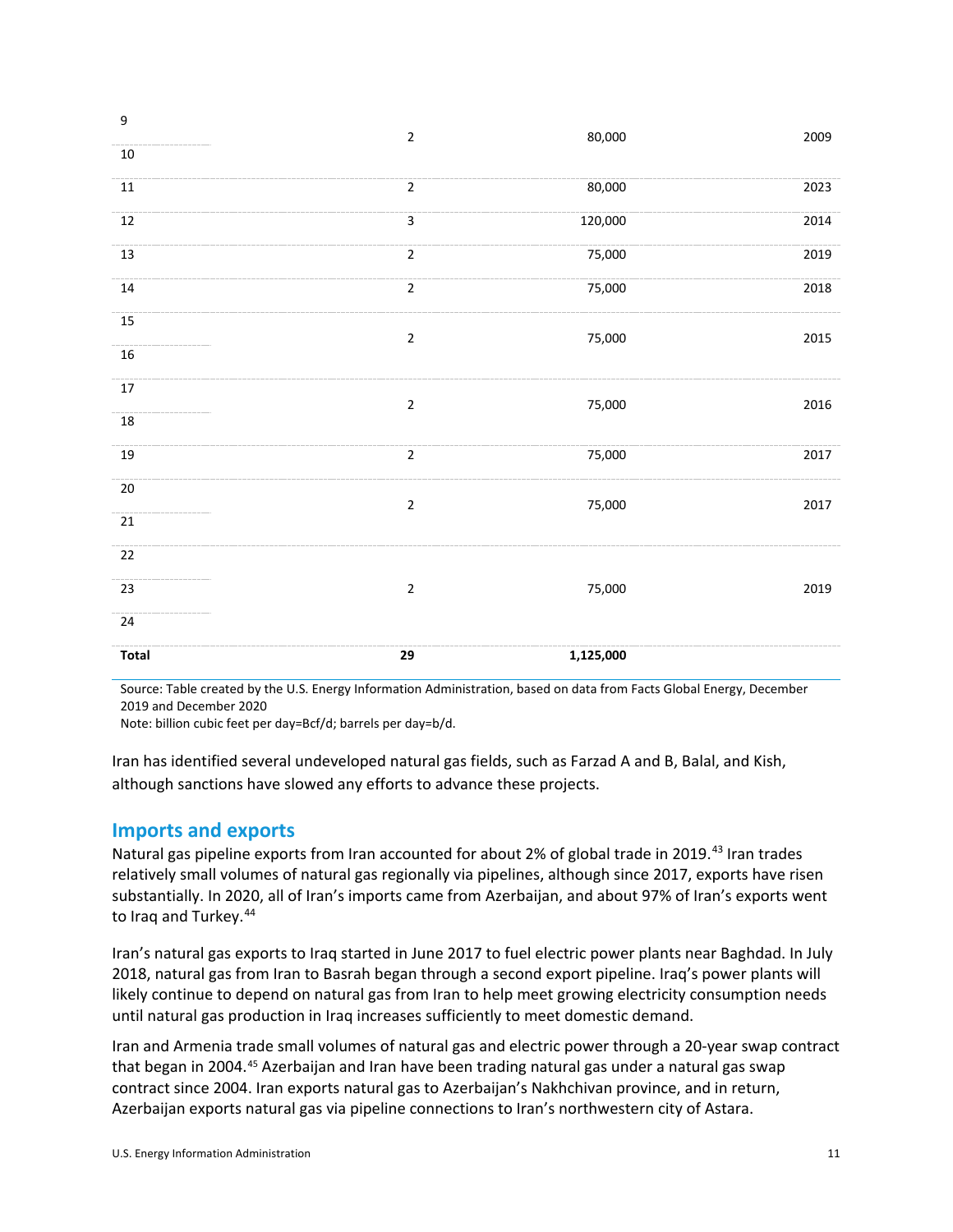Iran's imports of natural gas from Turkmenistan began in 1997 in response to a lack of domestic infrastructure that would deliver natural gas from southern Iran to the major consuming centers in the north. Turkmenistan's natural gas volumes filled this critical gap for years, especially during winter months. Iran's imports of Turkmenistan's natural gas peaked in 2015 at about 330 Bcf, but they gradually declined and ultimately stopped in 2019. The decrease is partly the result of contractual disputes between Iran and Turkmenistan, which have at times resulted in a complete stop of natural gas trade between the two countries. In January 2017, Turkmenistan halted natural gas exports to Iran over a reported nonpayment for deliveries. In response, Iran built a pipeline between the city of Damghan and Neka in the north, reducing the need for Turkmenistan's natural gas.<sup>[46](#page-14-19)</sup>

No infrastructure exists in Iran to export or import LNG, despite Iran's aspirations, dating back to the 1970s, to build a liquefaction facility. In past years, NIOC started construction projects to build an LNG export plant, but most of the work has stopped. The lack of technology and foreign investment, stemming from decades-old international sanctions, made obtaining foreign financing and purchasing necessary technology difficult. NIOC has spent over \$2 billion on developing the Iran LNG project in Tombak, near the city of Assaluyeh. This facility has a design capacity of 520 Bcf per year, but sanctions have prevented continued work on this project. NIOC is offering shares in the ownership for foreign assistance to finish the project. In addition to these large-scale LNG projects, plans existed to construct small- and medium-sized LNG plants in 2017. However, development has not moved forward because the companies involved cannot agree on the contract terms and natural gas prices.<sup>[47](#page-14-20)</sup>

### **Proposed regional pipelines**

Iran's potential to become an important natural gas supplier is significant, and some agreements exist with neighboring countries to export natural gas via planned regional pipelines. However, several challenges related to Iran's natural gas sector remain that may complicate the expected volumes from these projects. Some of these challenges include:

- Iran's domestic growth in natural gas demand
- Iran's reliance on reinjecting domestic natural gas to augment oil recovery
- International sanctions that have hindered Iran's access to technology and foreign investment
- Disagreements between Iran and potential buyers over natural gas prices

In addition, competition from other supply sources such as LNG or new domestic natural gas production present major obstacles for some of these projects.

**Iran-Oman Pipeline**: In March 2014, Iran and Oman agreed to form a joint venture that would deliver more than 365 Bcf per year of Iran's natural gas to Oman. Some of Iran's natural gas volumes were planned to be exported as LNG from Oman. However, Oman's development of its domestic natural gas resources, including tight gas development projects, has removed some of the need to import natural gas from Iran. The project would require a new pipeline (half of which would be at subsea levels), and little progress has been made so far on its construction.

**Iran-Pakistan Pipeline**: Construction of one leg on Iran's side of the pipeline is complete, but construction on Pakistan's side has been repeatedly delayed and has yet to start. In 2009, when the agreement was signed, Pakistan agreed to import 274 Bcf per year of natural gas, and the trade was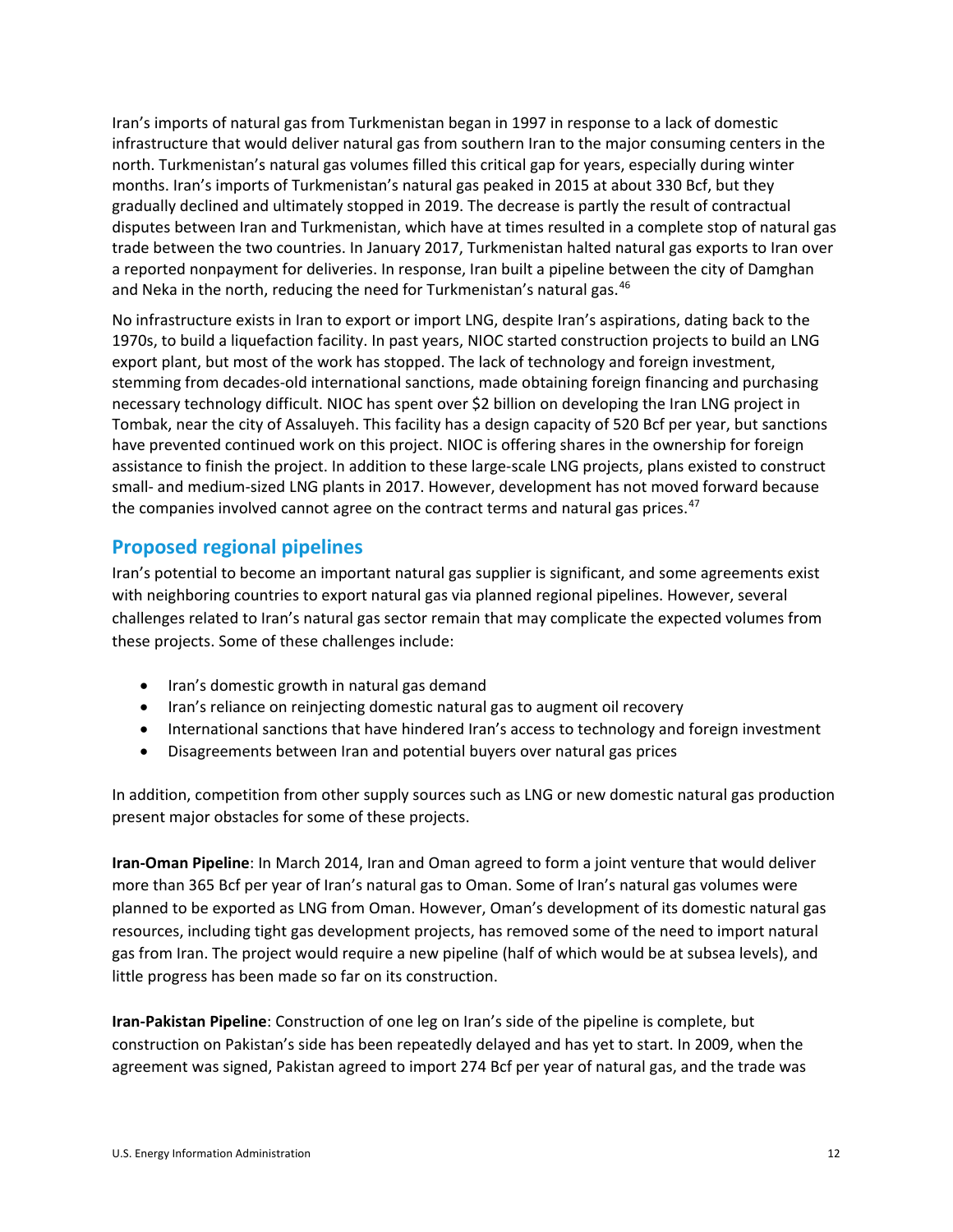supposed to commence in December 2014. Given the lack of progress on Pakistan's side and increasing LNG imports into Pakistan, this project is not likely to materialize.<sup>[48](#page-14-21)</sup>

**Iran-UAE Gas Contract:** Although Iran's natural gas pipeline system is connected to the UAE, Iran has so far refused to sell its natural gas to UAE. Iran and UAE's Crescent Petroleum had signed an agreement to trade natural gas on a 20-year term with Iran shipping natural gas produced at the Salman field to the city of Sharjah. However, after repeated cancellations, the contract was referred for international arbitration. The court ruled that the contract was valid and that Crescent Petroleum had a right to terminate the contract and receive compensation from NIOC. The parties are waiting on a final court decision on whether NIOC is liable for damages for the full period of the agreement.<sup>[49](#page-14-22)</sup>

# **Electricity**

Natural gas is Iran's primary fuel source for electricity generation. Nuclear and renewables (mostly hydropower) make up the remaining fuel sources used to generate electricity in Iran.

Iran's government has ambitious plans to expand electric power generation capacity, including natural gas-fired, renewable, and nuclear facilities. Natural gas-fired generation likely will continue to play an important role in the electric power sector in Iran, and a number of natural gas-fired projects are in various stages of development. Since 2012, Iran converted several of its simple gas-fired power plants to more efficient combined-cycle natural gas-fired units. The government plans to construct several more combined-cycle power units and continues to rely on natural gas for its primary electricity generation fuel. $50$ 

Iran's ambitious plans also extend to nuclear electric power generation. The government plans to construct two additional units to the Bushehr facility, Iran's only nuclear power plant, which became fully operational in late 2013. Currently, Bushehr has 915 megawatts (MW) of net capacity.<sup>[51](#page-14-24)</sup> One of these units is under construction and expected to begin operations in 2024 at the earliest, and the third Bushehr reactor is scheduled to begin operations in 2026. Combined, these units will add 1,948 MW to Iran's current net nuclear-powered capacity.[52](#page-14-25)

Construction at the Bushehr power plant originally began in the mid-1970s, but the project was repeatedly delayed by the Iranian Revolution, the Iran-Iraq war, and then by problems associated with the Russian consortium that was awarded the construction contract. Iran's government took control of the plant's management in late 2013, about the same time the nuclear power plant began producing commercial power.

Iran's government also plans to add 5 gigawatts (GW) of new non-hydropower renewable capacity by 2022. According to Fitch Solutions, Iran has adopted a feed-in tariff to offer a fixed rate for renewable projects to promote these types of projects.<sup>[53](#page-14-26)</sup> Although non-hydropower renewable capacity has increased gradually over the past few years to nearly 1 GW by 2021, it remains well below the 5 GW target because many projects have been shelved as a result of U.S. sanctions and a lack of investment.<sup>[54](#page-14-27)</sup>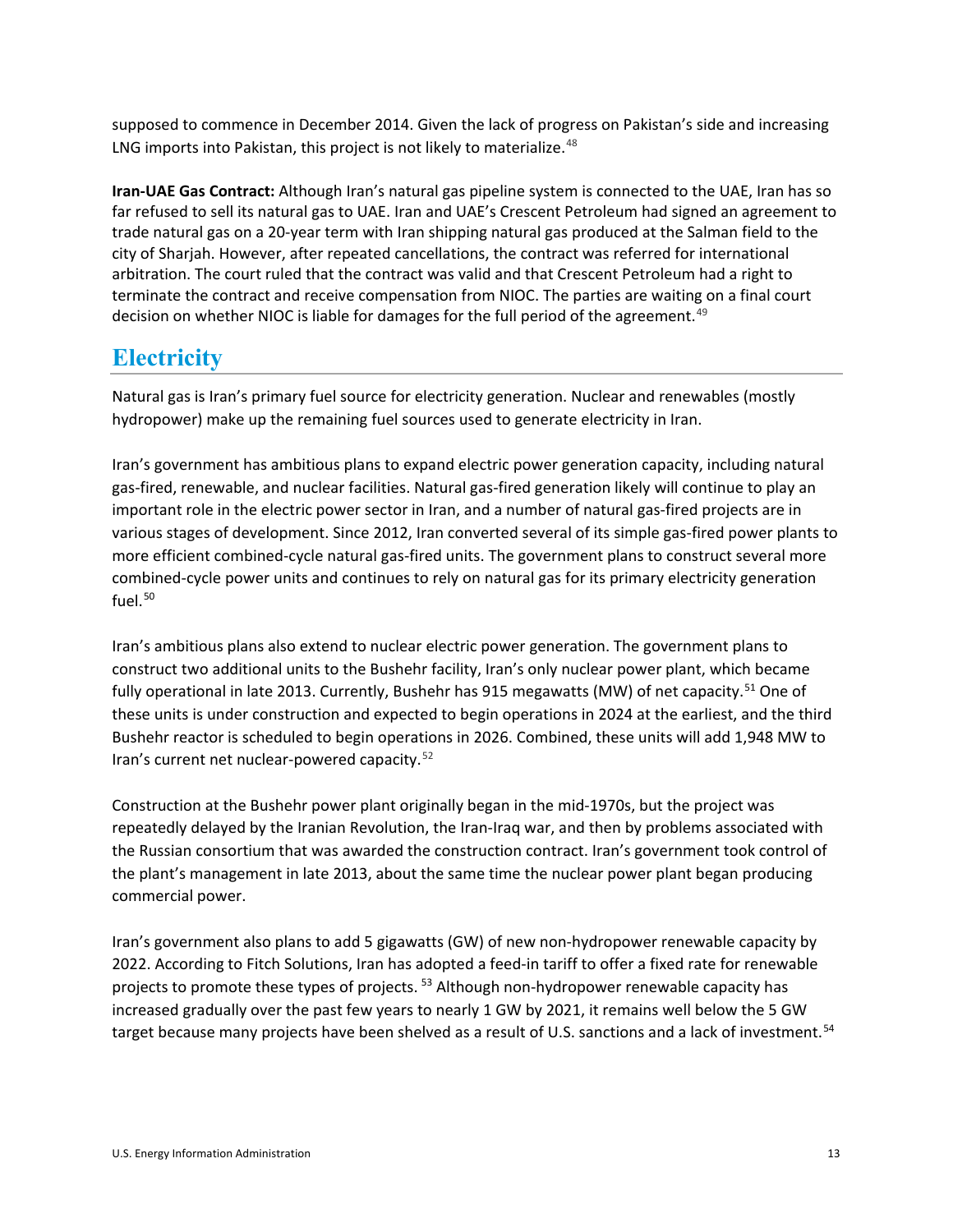# **Notes**

- In response to stakeholder feedback, the U.S. Energy Information Administration has revised the format of the *Country Analysis Briefs*. As of December 2018, updated briefs are available in two complementary formats: the Country Analysis Executive Summary provides an overview of recent developments in a country's energy sector and the Background Reference provides historical context. Archived versions will remain available in the original format.
- Data presented in the text are the most recent available as of April 30, 2021.
- Data are EIA estimates unless otherwise noted.

# **Endnotes**

l

<span id="page-13-2"></span><sup>3</sup> Facts Global Energy, *Iran's Oil and Gas Annual Report 2020* (December 2020), page 85.

- <span id="page-13-13"></span><sup>14</sup> Energy Intelligence, *World Crude Oil Data – Iran* (accessed April 2021).
- <span id="page-13-14"></span><sup>15</sup> Energy Intelligence, *World Crude Oil Data – Iran* (accessed April 2021).

<span id="page-13-19"></span><sup>20</sup> Facts Global Energy, *Middle East Oil Monthly* (February 2021), pages 1-3.

- <span id="page-13-21"></span><sup>22</sup> Energy Intelligence, *World Crude Oil Data – Iran* (accessed April 2021).
- <span id="page-13-22"></span><sup>23</sup> Energy Intelligence, *World Crude Oil Data – Iran* (accessed April 2021).
- <span id="page-13-23"></span><sup>24</sup> Energy Intelligence, *World Crude Oil Data – Iran* (accessed April 2021).
- <span id="page-13-24"></span><sup>25</sup> Facts Global Energy, *Iran's Oil and Gas Annual Report 2020* (December 2020).
- <span id="page-13-25"></span><sup>26</sup> Energy Intelligence, *World Crude Oil Data – Iran* (accessed April 2021).

<span id="page-13-0"></span><sup>&</sup>lt;sup>1</sup> U.S. Energy Information Administration, International Energy Statistics.

<span id="page-13-1"></span><sup>&</sup>lt;sup>2</sup> International Monetary Fund Article IV Consultation, Islamic [Republic](https://www.imf.org/en/Publications/CR/Issues/2017/02/27/Islamic-Republic-of-Iran-2016-Article-IV-Consultation-Press-Release-Staff-Report-and-44707) of Iran (February 2017), IMF Country Report No. 17/62, page 4 an[d Islamic Republic of Iran](https://www.imf.org/en/Publications/CR/Issues/2018/03/29/Islamic-Republic-of-Iran-2018-Article-IV-Consultation-Press-Release-Staff-Report-and-45767) (March 2018), IMF Country Report No. 18/93, page 4.

<span id="page-13-3"></span><sup>4</sup> U.S. Energy Information Administration, Today in Energy, ["The Strait of Hormuz is the world's most important](https://www.eia.gov/todayinenergy/detail.php?id=39932)  [chokepoint,](https://www.eia.gov/todayinenergy/detail.php?id=39932)" June 20, 2019.

<span id="page-13-4"></span><sup>5</sup> BP Statistical Review of World Energy 2020.

<span id="page-13-5"></span><sup>6</sup> Facts Global Energy, *Iran's Oil and Gas Annual Report 2014* (December 19, 2014), page 12.

<span id="page-13-6"></span><sup>7</sup> Herbert Smith Freehills, [The New Iranian Petroleum Contract](https://www.herbertsmithfreehills.com/latest-thinking/the-new-iranian-petroleum-contract-%E2%80%93-government-approval) (August 2016).

<span id="page-13-7"></span><sup>8</sup> *Middle East Economic Survey*, "Iran: Local Firm To Develop Yaran Field Iran: Local Firm To Develop Yaran Field On Iraq Border On Iraq Border," July 17, 2020.

<span id="page-13-8"></span><sup>9</sup> *Middle East Economic Survey*, "OPEC's 2017 Output The Second Highest on Record; What Does 2018 Hold?" January 12, 2018.

<span id="page-13-9"></span><sup>&</sup>lt;sup>10</sup> Reuters, ["Russian oil producer Zarubezhneft quits Iran projects due to sanctions: sources,](https://www.reuters.com/article/us-iran-nuclear-russia-oil/russian-oil-producer-zarubezhneft-quits-iran-projects-due-to-sanctions-sources-idUSKCN1N71MV)" November 2, 2018.

<span id="page-13-10"></span><sup>11</sup> Facts Global Energy, *Iran's Oil and Gas Annual Report 2020* (December 2020).

<span id="page-13-11"></span><sup>&</sup>lt;sup>12</sup> The Tehran Times, ["Caspian Sea legal regime: what it means for Iran's oil and gas"](https://www.tehrantimes.com/news/426562/Caspian-Sea-legal-regime-what-it-means-for-Iran-s-oil-and-gas), August 15, 2018.

<span id="page-13-12"></span><sup>13</sup> Facts Global Energy, *Iran's Oil and Gas Annual Report 2020* (December 2020), page 55.

<span id="page-13-15"></span><sup>16</sup> *Middle East Economic Survey*, "Iran's Petropars Wins \$1.3bn South Azadegan Contract," July 24, 2020; *Middle East Economic Survey*, "Iran: Local Firm To Develop Yaran Field Iran: Local Firm To Develop Yaran Field On Iraq Border On Iraq Border," July 17, 2020.

<span id="page-13-16"></span><sup>17</sup> *Middle East Economic Survey*, "Iran's Petropars Wins \$1.3bn South Azadegan Contract," July 24, 2020.

<span id="page-13-17"></span><sup>&</sup>lt;sup>18</sup> Argus Media group, ["Iran adds new capacity at its South Yaran field,](https://www.argusmedia.com/en/news/2138986-iran-adds-new-capacity-at-its-south-yaran-field)" September 6, 2020.

<span id="page-13-18"></span><sup>19</sup> *Middle East Economic Survey*, "Iran's Petropars Wins \$1.3bn South Azadegan Contract," July 24, 2020.

<span id="page-13-20"></span><sup>21</sup> Facts Global Energy, *Iran's Oil and Gas Annual Report 2020* (December 2020), page 82 and *Iran Oil and Gas Monthly*, January 29, 2021, pages 8-9.